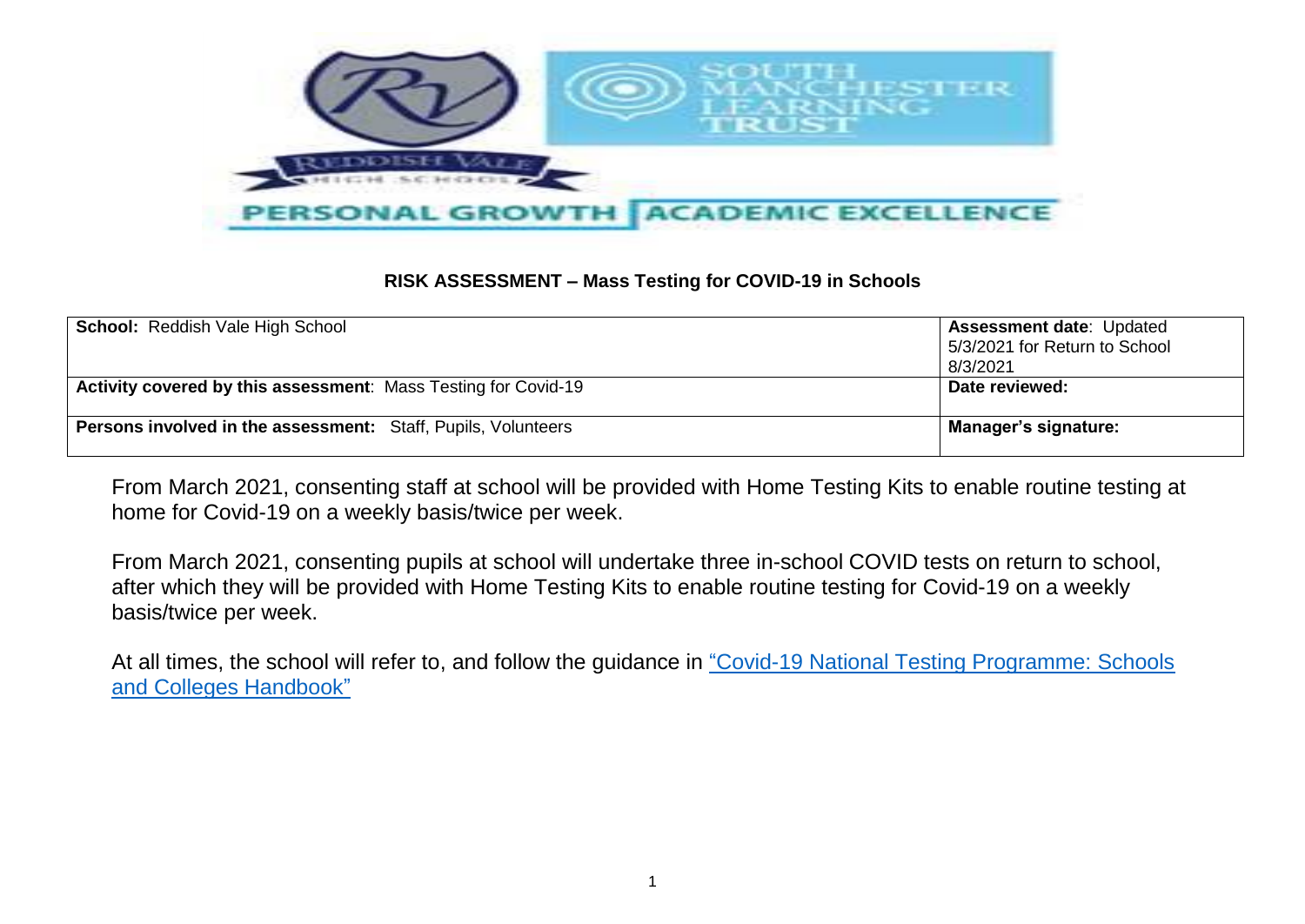| <b>HAZARD</b>             | <b>PERSONS AT RISK</b> | <b>ACTION ALREADY TAKEN TO REDUCE THE RISKS</b>           | <b>FURTHER ACTION</b>     | <b>BY WHO</b>   |
|---------------------------|------------------------|-----------------------------------------------------------|---------------------------|-----------------|
|                           | (eg. staff, visitors,  | (Control measures)                                        | <b>REQUIRED</b>           | <b>AND WHEN</b> |
|                           | pregnant workers,      |                                                           | (If existing controls are |                 |
|                           | young persons)         |                                                           | inadequate)               |                 |
| Testing area:             | Staff, pupils,         | Testing will be carried out in the Training Extension     |                           |                 |
| <b>Training Extension</b> | volunteers             | New Build - this will be a dedicated space only used for  |                           |                 |
| <b>New Build</b>          |                        | testing. It is a large area which can be split into zones |                           |                 |
|                           |                        | The room is well ventilated, well-lit and has a non-      |                           |                 |
|                           |                        | porous floor surface i.e. no carpets                      |                           |                 |
| Inadequate/               |                        | The room will have a one-way direction of travel in       |                           |                 |
| insufficient space and    |                        | place                                                     |                           |                 |
| layout increasing the     |                        | Signage is in place to highlight a one way system and     |                           |                 |
| risk of spread of the     |                        | to identify each section of the testing process.          |                           |                 |
| <b>Virus</b>              |                        | There will also be strict social distancing measures to   |                           |                 |
|                           |                        | allow entry and exit thorough identified entrance/exit    |                           |                 |
|                           |                        | doors.                                                    |                           |                 |
|                           |                        | The room is large enough to allow the key layout          |                           |                 |
|                           |                        | requirements referred to in the Schools and Colleges      |                           |                 |
|                           |                        | Handbook and is big enough to contain a registration      |                           |                 |
|                           |                        | desk, swabbing bays (each with its own processing         |                           |                 |
|                           |                        | desk) and a recording desk.                               |                           |                 |
|                           |                        | Each area will be clearly demarcated.                     |                           |                 |
|                           |                        | People being tested will not be allowed to enter the      |                           |                 |
|                           |                        | processing area.                                          |                           |                 |
|                           |                        | Each 'swabbing' and 'processing' desk will have clinical  |                           |                 |
|                           |                        | waste receptacles to dispose of PPE, swabs and            |                           |                 |
|                           |                        | cartridges/devices.                                       |                           |                 |
|                           |                        | Strict social distancing between the various areas in the |                           |                 |
|                           |                        | testing room will be maintained.                          |                           |                 |
| Storage of the tests -    | Staff, pupils, others  | The tests will be stored at the correct temperature prior |                           |                 |
| incorrect storage may     |                        | to being used                                             |                           |                 |
| result in void testing    |                        |                                                           |                           |                 |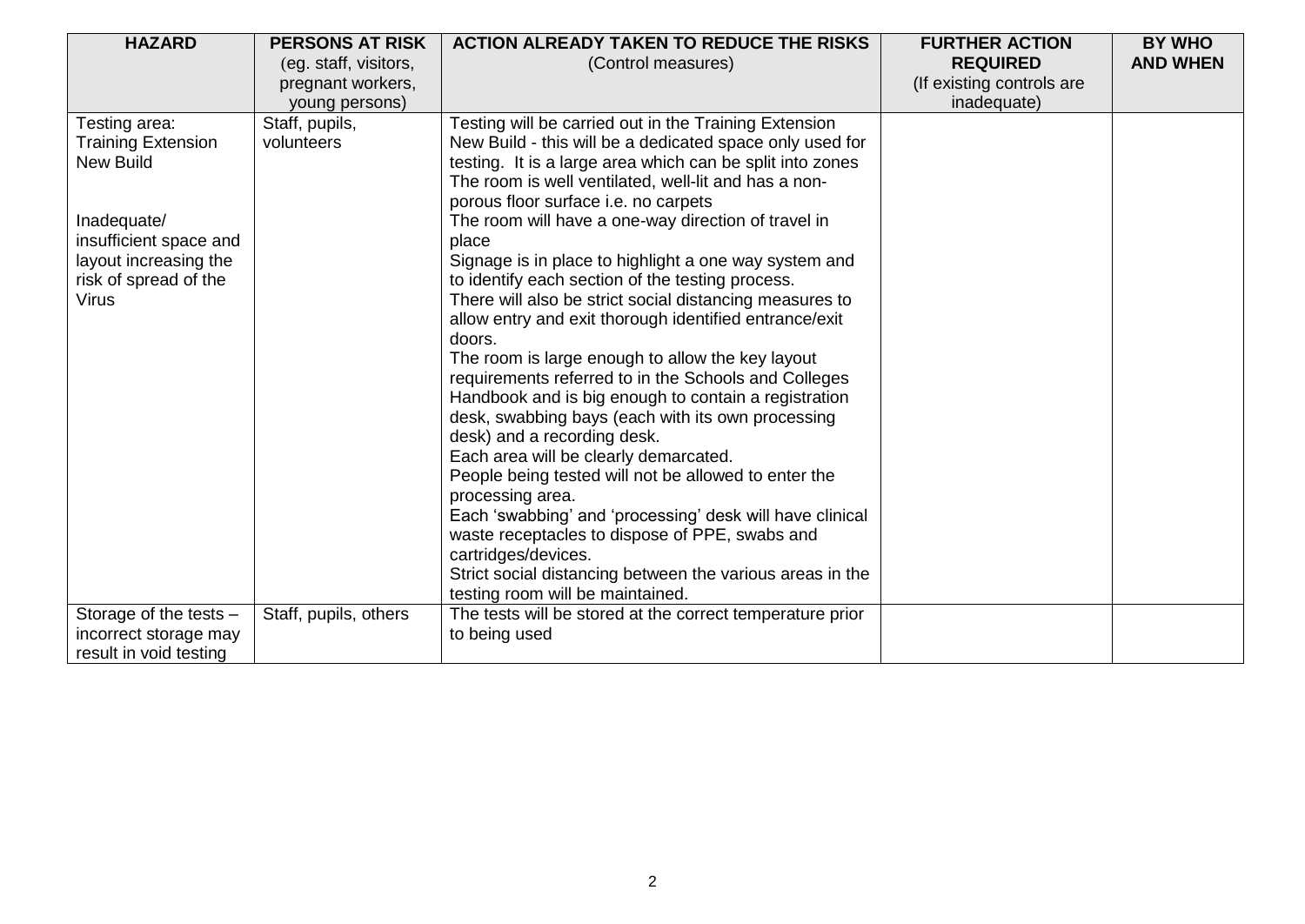| <b>Entrance into Testing</b> | Staff, pupils, | Testing will be organised into year groups; students will  |  |
|------------------------------|----------------|------------------------------------------------------------|--|
| Area                         | volunteers     | be allocated testing time slots throughout the day to      |  |
|                              |                | ensure the numbers are kept low to allow social            |  |
|                              |                | distancing and ensure bubbles do not mix in the testing    |  |
|                              |                | area.                                                      |  |
| Poor organisation of         |                | Year groups will be kept separate.                         |  |
| entry into testing area      |                | All pupils and staff to wear masks on entering the         |  |
| increases risk of            |                | testing area                                               |  |
| <b>COVID</b> infection       |                | Pupils and staff to sanitise hands before entering the     |  |
|                              |                | Testing area                                               |  |
| Spread of the Virus          |                | Staff will be allocated testing roles as outlined in the   |  |
|                              |                | testing handbook                                           |  |
|                              |                | Staff will be in place to supervise entrance and to        |  |
|                              |                | ensure COVID guidelines are followed at all times.         |  |
|                              |                | Clear signage will be in situ to identify one way system   |  |
|                              |                | and the separate stations as per the guidance              |  |
|                              |                | Hand sanitiser station will be in place at the entrance to |  |
|                              |                | the testing area and on each of the stations in the        |  |
|                              |                | testing area                                               |  |
|                              |                | One-way system to control movement                         |  |
|                              |                | Registration desk located near to entrance point           |  |
|                              |                | Once registered, students will wait in a designated area   |  |
|                              |                | whilst maintaining social distancing before the test is    |  |
|                              |                | undertaken - Staff in place to supervise queues to         |  |
|                              |                | ensure COVID guidelines followed at all times. Queue       |  |
|                              |                | Co-ordinators in place to support any pupils               |  |
|                              |                | experiencing any anxieties about the testing process       |  |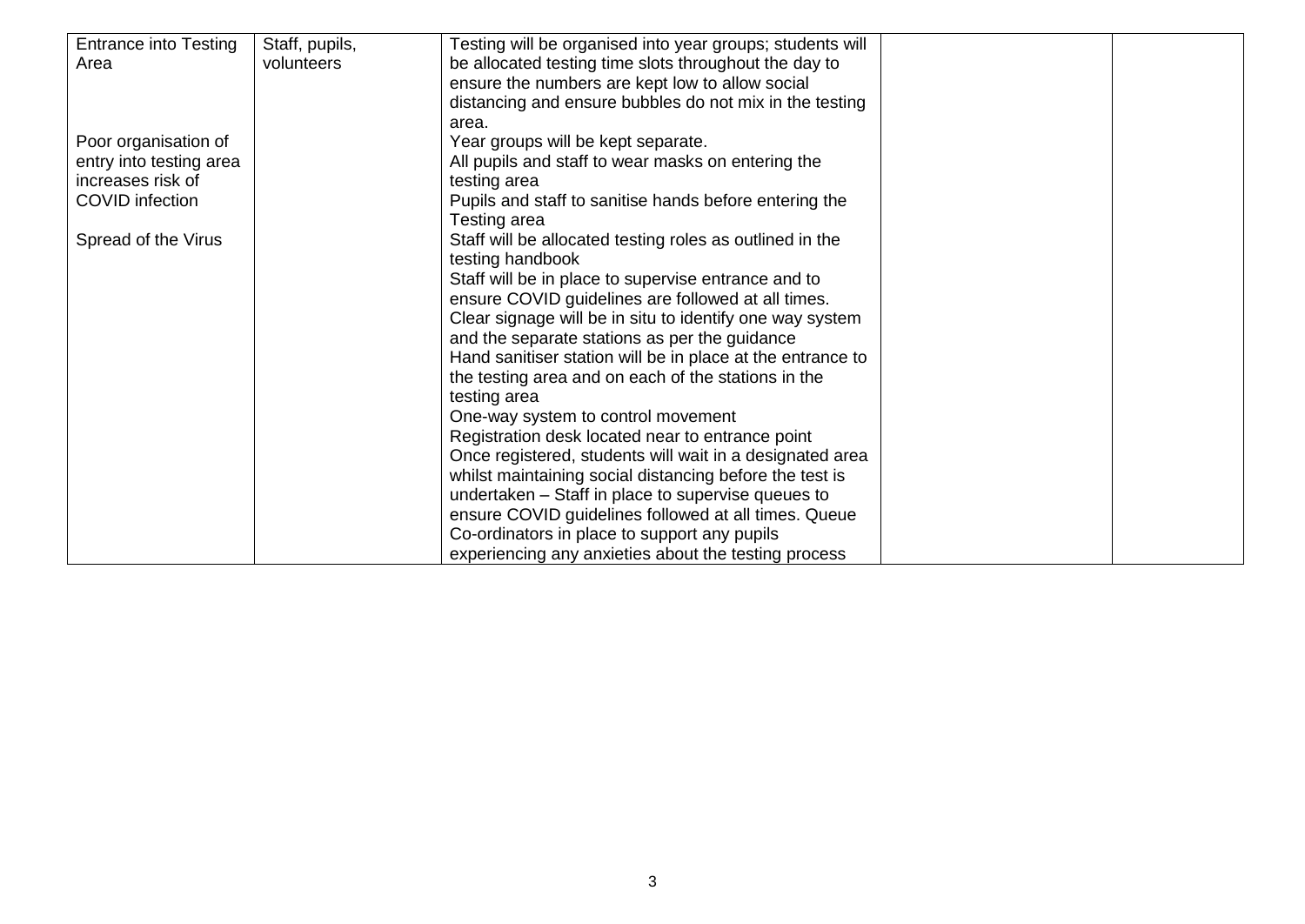| Staff / workforce not | Staff, pupils, others | Staff will be identified to undertake the testing roles and |  |
|-----------------------|-----------------------|-------------------------------------------------------------|--|
| appropriately trained | including volunteers  | responsibilities as per the Schools and Colleges            |  |
| to complete roles     |                       | <b>Handbook</b>                                             |  |
| required to undertake |                       | All staff supporting the testing process will have          |  |
| testing process       |                       | undertaken appropriate training as per the Schools and      |  |
|                       |                       | Colleges Handbook and gained certification of               |  |
| Staff/Workforce not   |                       | successful completion, records of which will be kept by     |  |
| provided with         |                       | the HR Manager and checked prior to testing                 |  |
| appropriate           |                       | commencing                                                  |  |
| equipment to          |                       | SLT identified as Team Leaders to oversee the day-to-       |  |
| undertake testing     |                       | day workforce management and to ensure all                  |  |
| roles safely          |                       | necessary requirements are in place                         |  |
|                       |                       | Team Leaders will be DBS checked in line with the           |  |
|                       |                       | school's safeguarding policy                                |  |
|                       |                       | SLT member designated to check the testing area is set      |  |
| Lack of training and  |                       | up correctly and that staff are following guidance          |  |
| equipment increasing  |                       | All staff will be provided with appropriate PPE (mask,      |  |
| risk of spread of the |                       | visor, gloves, apron - see PPE section below)               |  |
| virus                 |                       | All stations in the testing area will be set up as per the  |  |
|                       |                       | guidance and be equipped with all the necessary             |  |
|                       |                       | equipment and products                                      |  |
|                       |                       | Staff to be socially distanced and follow all COVID         |  |
|                       |                       | safety guidelines                                           |  |
|                       |                       | Staff will have regular breaks                              |  |
|                       |                       | Clinically extremely vulnerable (CEV) staff will not        |  |
|                       |                       | currently be in school and therefore will not be involved   |  |
|                       |                       | in the mass testing arrangements; clinically vulnerable     |  |
|                       |                       | (CV) staff will only undertake admin roles to support the   |  |
|                       |                       | testing process.                                            |  |
|                       |                       | Individual risk assessments for CEV and CV staff will be    |  |
|                       |                       | revised to reflect the fact that this activity is happening |  |
|                       |                       | on site and to ensure that all vulnerable staff are, so far |  |
|                       |                       | as is practical, kept away from the testing area.           |  |
|                       |                       |                                                             |  |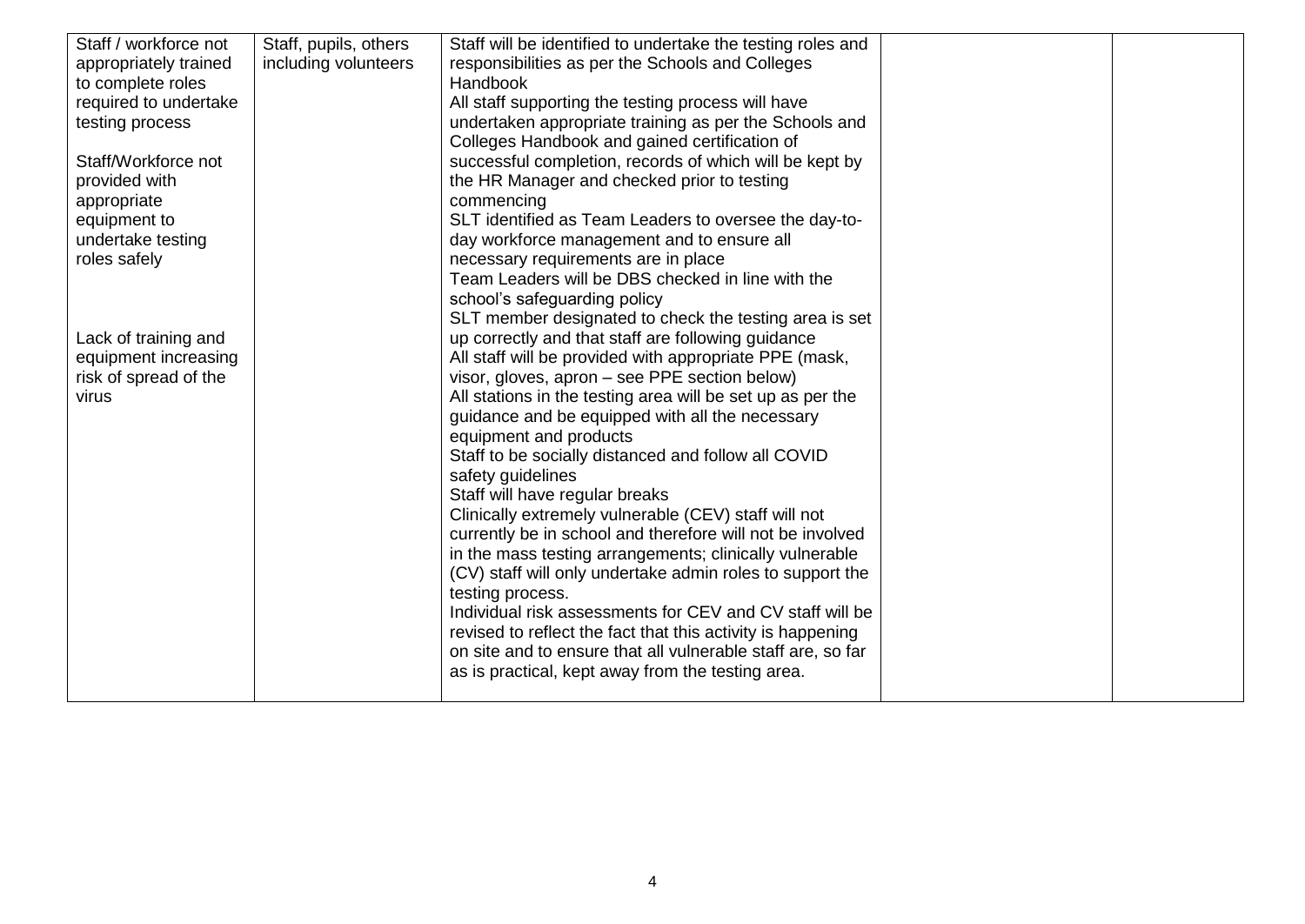| PPE – insufficient /   | Staff, pupils, | All staff identified to support the testing process will    |  |
|------------------------|----------------|-------------------------------------------------------------|--|
| not available          | volunteers     | have completed appropriate training prior to testing        |  |
| increasing the risk of |                | commencing                                                  |  |
| spread of the virus    |                | All staff working in the testing site will be provided with |  |
|                        |                | and will wear appropriate PPE including:                    |  |
|                        |                | Apron, fluid resistant surgical mask, visor and gloves.     |  |
|                        |                | The majority of the PPE will be used sessionally;           |  |
|                        |                | however, gloves will be changed by those staff acting       |  |
|                        |                | as 'Processor' between each test subject. Test              |  |
|                        |                | Processors will sanitise their hands following each test    |  |
|                        |                | subject                                                     |  |
|                        |                | The 'Test Assistant' will change their gloves if there is a |  |
|                        |                | need to intervene in the swabbing process.                  |  |
|                        |                | All pupils and staff being tested will wear a mask until    |  |
|                        |                | they remove it to undergo the actual testing process,       |  |
|                        |                | after which they will replace the mask.                     |  |
|                        |                | All persons entering the testing area will sanitise their   |  |
|                        |                | hands on entry into the room - sanitiser stations will be   |  |
|                        |                | located at every station in the testing area and at the     |  |
|                        |                | entry/exit points                                           |  |
|                        |                | Handwashing facilities are available throughout school,     |  |
|                        |                | hand sanitiser will be used in and around the testing       |  |
|                        |                | areas.                                                      |  |
|                        |                | Identified Clinical Waste bins will be available at each    |  |
|                        |                | station to dispose of PPE safely                            |  |
|                        |                | Daily checks of PPE stocks will be completed at the end     |  |
|                        |                | of each testing session to ensure adequate stocks           |  |
|                        |                | Team Leader role to do regular quality checks to            |  |
|                        |                | ensure guidance/processes are being followed                |  |
| Swabbing bay not set   | Staff, pupils, | All staff identified to support the swabbing process will   |  |
| up or cleaned as per   | volunteers     | have completed appropriate training prior to testing        |  |
| guidance increasing    |                | commencing                                                  |  |
| the risk of the spread |                | Test assistants available to supervise students             |  |
| of the virus           |                | completing the swabbing                                     |  |
|                        |                | Queue Coordinators identified to support pupil anxieties    |  |
|                        |                | and to guide pupils with the swabbing                       |  |
|                        |                | First Aid staff on site to support                          |  |
|                        |                | Instructions / guidance on display to demonstrate           |  |
|                        |                | process, Guidance is laminated so can be easily             |  |
|                        |                | cleaned                                                     |  |
|                        |                | Swabbing bays are 2 metres apart and clearly marked         |  |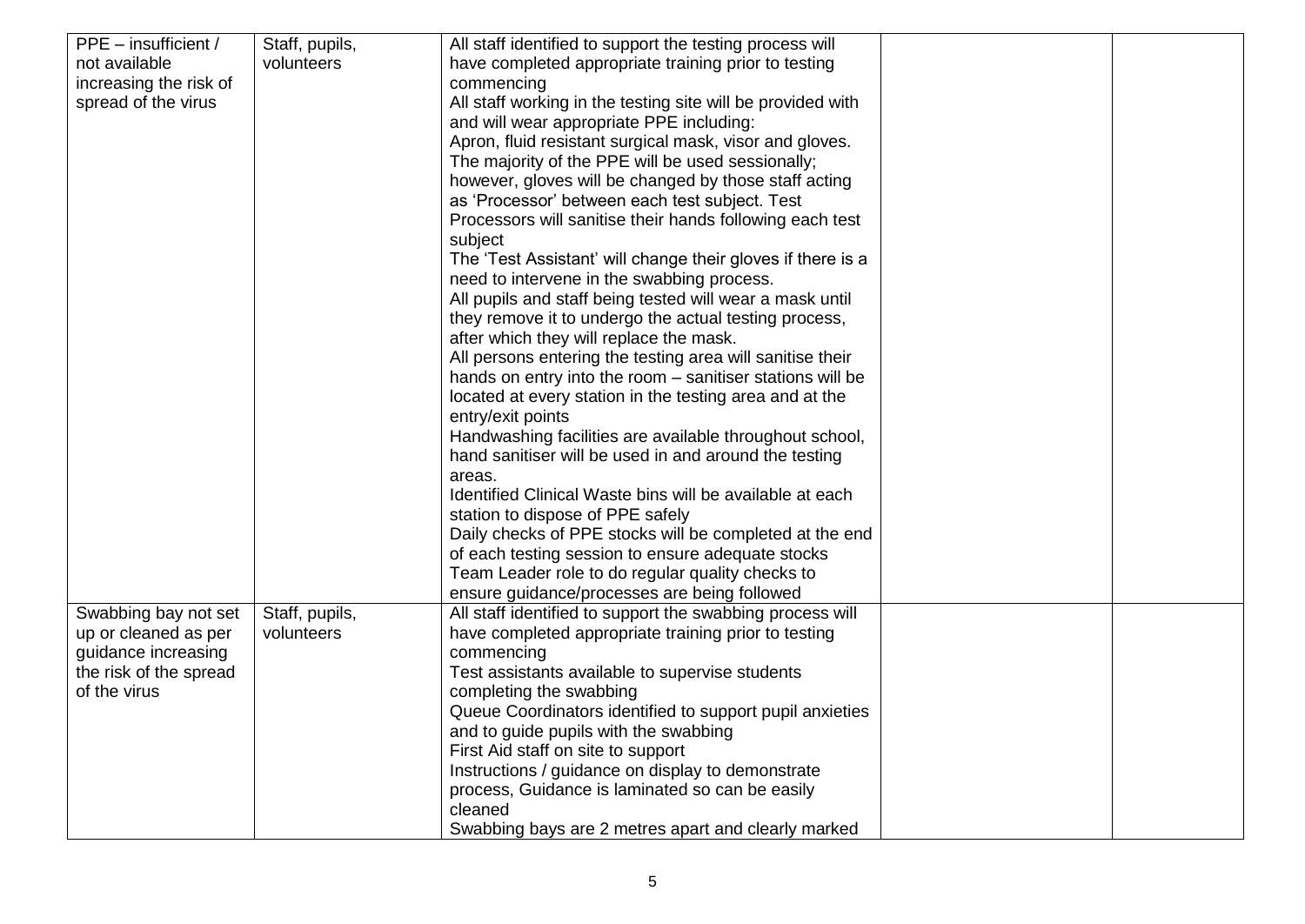|                                                                                                                                                                                                      |                              | Swabbing bays and items within it, such as mirrors, are<br>cleaned thoroughly after each use<br>Staff wearing appropriate PPE<br>Pupils to wear masks until required to swab<br>Swabbing stations equipped with sanitizer, clinical<br>waste bins and all necessary equipment to complete<br>the Swabbing safely                                                                                                                                                                                                                                                                       |  |
|------------------------------------------------------------------------------------------------------------------------------------------------------------------------------------------------------|------------------------------|----------------------------------------------------------------------------------------------------------------------------------------------------------------------------------------------------------------------------------------------------------------------------------------------------------------------------------------------------------------------------------------------------------------------------------------------------------------------------------------------------------------------------------------------------------------------------------------|--|
| Undertaking the test -<br>failure to complete<br>safely may increase<br>the risk of spread of<br>the virus<br>Failure to undertake<br>test correctly may<br>result in increased<br>void test results | Staff, pupils,<br>volunteers | All staff identified to support the testing process will<br>have completed appropriate training prior to testing<br>commencing<br>Tests will be undertaken by the pupil themselves (self-<br>swabbing process); however supervision will be<br>provided, especially for those who may be more<br>vulnerable<br>Queue Coordinators identified to support any pupil<br>anxieties<br>Staff will be available to provide information on how to<br>swab and posters will be displayed around the area on<br>how to conduct the test.<br>Each testing desk will have a laminated copy of the |  |
|                                                                                                                                                                                                      |                              | poster which shows step by step instructions on how to<br>complete the test.<br>A test assistant will be on hand to offer guidance and<br>supervise the testing<br>First Aid support available if needed<br>Mirrors available to help the students conduct the test<br>correctly.<br>The testing area will be cleaned after each use                                                                                                                                                                                                                                                   |  |
| Disposal of clinical<br>waste $-$ failure to<br>dispose of clinical<br>waste correctly may<br>increase the risk of<br>spread of the virus                                                            | Staff, pupils,<br>volunteers | All staff identified to support the testing process will<br>have completed appropriate training prior to testing<br>commencing<br>Pre-test packaging and general waste will be disposed<br>of as general waste using the existing municipal waste<br>route<br>Swabs and cartridges/devices will be disposed of as<br>per the current government guidance.<br>Every swabbing and Processing station will have an<br>identified Clinical Waste disposal bin.                                                                                                                             |  |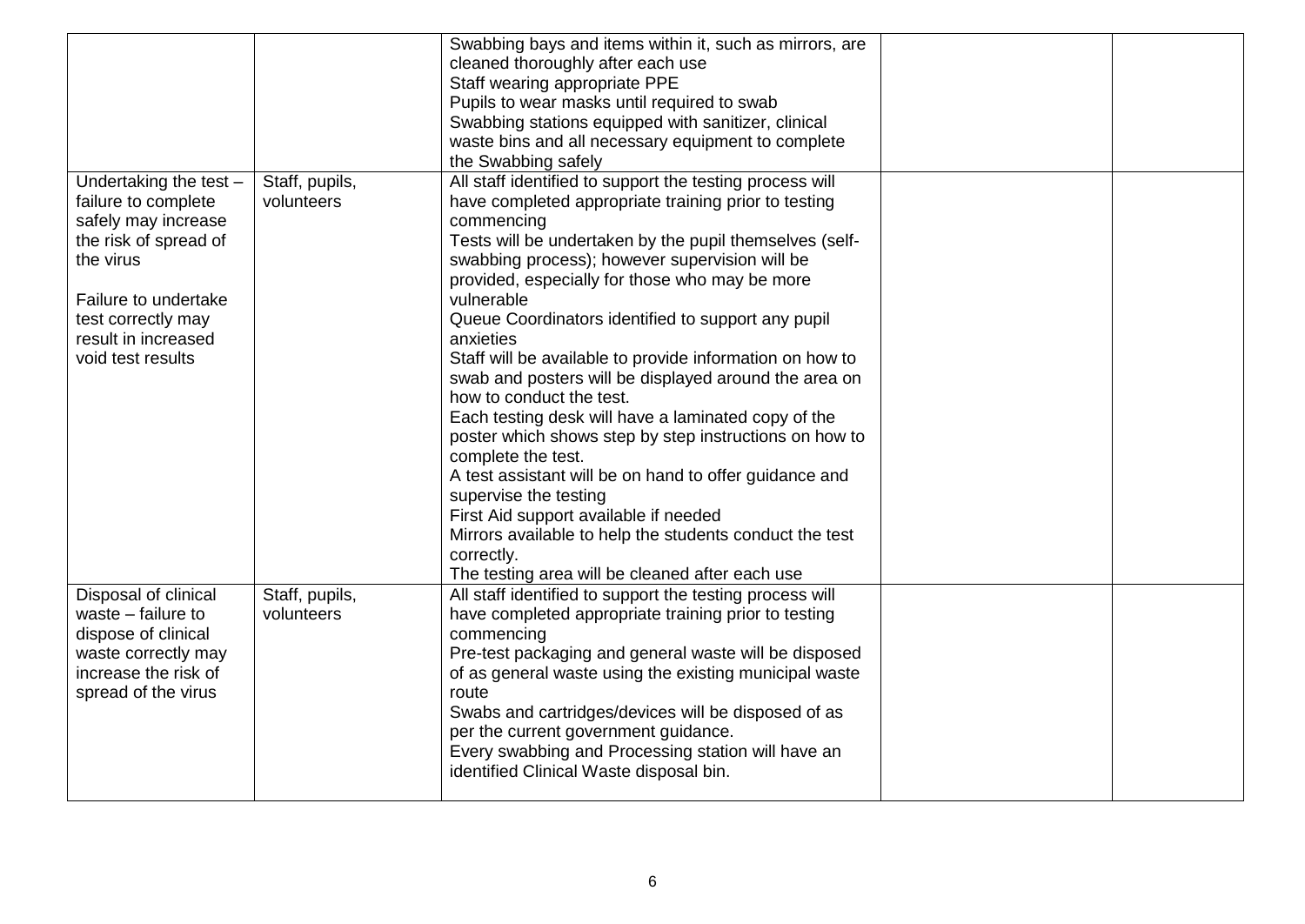| Insufficient cleaning of                    | Staff, pupils, | All staff identified to support the testing process will                          |  |
|---------------------------------------------|----------------|-----------------------------------------------------------------------------------|--|
| the testing area                            | volunteers     | have completed appropriate training prior to testing                              |  |
| increasing the risk of                      |                | commencing                                                                        |  |
| the spread of the virus                     |                | All staff roles in the testing area to ensure their station                       |  |
|                                             |                | is cleaned as per the training                                                    |  |
|                                             |                | Each station to be equipped with the necessary                                    |  |
|                                             |                | cleaning equipment                                                                |  |
|                                             |                | Cleaning items must be disposed of in the clinical waste                          |  |
|                                             |                | identified bins                                                                   |  |
|                                             |                | To undertake cleaning staff must wear appropriate PPE                             |  |
|                                             |                | The sampling area must only be cleaned when it is not                             |  |
|                                             |                | being used or after a spillage                                                    |  |
|                                             |                | In case of a spillage, when they need to enter an active                          |  |
|                                             |                | test area, staff should ensure that they avoid any                                |  |
|                                             |                | contact within 2 metres and change their PPE after                                |  |
|                                             |                | cleaning.                                                                         |  |
|                                             |                | Cleaning will follow public health guidelines and                                 |  |
|                                             |                | cleaning solutions will contain one of the following:                             |  |
|                                             |                | • A combined detergent and disinfectant at a                                      |  |
|                                             |                | dilution of 1000 parts per million (ppm) available                                |  |
|                                             |                | chlorine (ppm av.cl)                                                              |  |
|                                             |                | A household detergent followed by disinfection<br>$\bullet$                       |  |
|                                             |                | (1000 ppm av.cl). Follow manufacturer's                                           |  |
|                                             |                | instructions for dilution, application and contract                               |  |
|                                             |                | times for all detergents and disinfectants                                        |  |
|                                             |                | If an alternative disinfectant is used within the                                 |  |
|                                             |                | organisation ensure that it is effective against                                  |  |
|                                             |                | enveloped viruses                                                                 |  |
|                                             |                | Frequently touched surfaces will be cleaned either at                             |  |
|                                             |                | the end of each session, or as a minimum twice a day                              |  |
|                                             |                | including before or after the working day.                                        |  |
|                                             |                | Where spillages (including bodily fluid spillages) have                           |  |
|                                             |                | occurred, areas should be thoroughly cleaned and                                  |  |
|                                             |                | disinfected in line with training guidance.                                       |  |
| Exit of Testing area -                      | Staff, pupils, | Separate entrance / exit identified in testing area                               |  |
| Failure to exit in line                     | volunteers     | One way system in place to direct pupils out of                                   |  |
| with guidance could<br>increase the risk of |                | designated exit to support social distancing                                      |  |
|                                             |                |                                                                                   |  |
| spread of virus                             |                | Staff supervision to ensure pupils exit safely, following<br>COVD safety guidance |  |